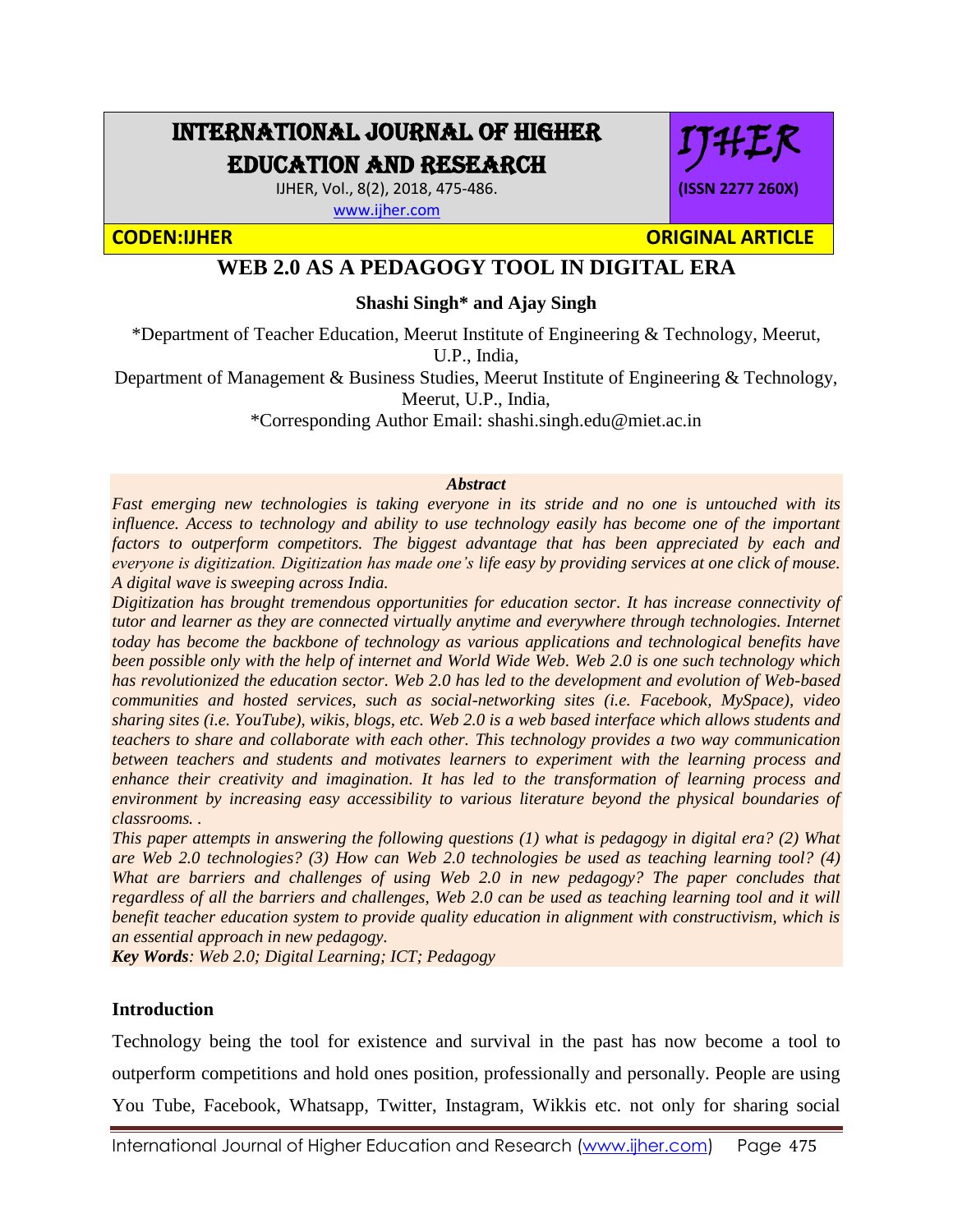messages and information but also for getting knowledge and also for sharing and disseminating one's own works and videos. Government of India also has launched digital India campaign to ensure that government services are made available to citizens electronically by improved online infrastructure. Education sector is one such sector which has large potential to take advantage of digitalization. It is well said by Kothari commission that destiny of India is being shaped in her classrooms so in this digital era when we are using technology everywhere whether it be money transfer, or booking tickets, or teleconferencing, videoconferencing etc., it is essential to make our children tech savvy so that they can learn things at faster rate.

Al-Hariri and Al-Hattami (2017) have said that technology usage might produce comparatively more significant increase in academic achievement that would non-use. On the other hand Wentworth and Middleton (2014) in their study, reports that frequency of technology uses negatively related to academic performance. So, technology on one hand can be very useful but it can also create problems if not used judiciously and in controlled manner. Nevertheless, it is felt that use of technology is going to become mandatory things in learning process. The ease with which content can be updated, instruction can be personalized, information can be accessed, information can be distributed, and content can be standardized are important elements of technology (Rosenberg, 2001; John, et al., 2002). Increased implementation of technology will also increase students' comprehension of content and development of skills in such areas as analytical reasoning, problem solving, information evaluation, and creative thinking (Panel IL. Digital transformation: a framework for ICT literacy, 2002)

In this digital era, our society and economy is also expecting that our schooling system should include digital instructional material and means to best meet the ever changing individuals and personal needs of learners. Therefore, there is a need to redefine pedagogy in digital era and use Web 2.0 as teaching learning tool.

## **Material and Methods**

This paper would attempt to understand the concepts of We 2.0 technology and its implications in the pedagogy with changing academic environment with respect to both learner and teacher. Various research papers and online academic materials have been explored to conclude results.

## **Pedagogy in digital era**

Traditionally pedagogy means the art and science of teaching. It addresses all types of skills methods being used to deliver the education process to students. Now a day's children are living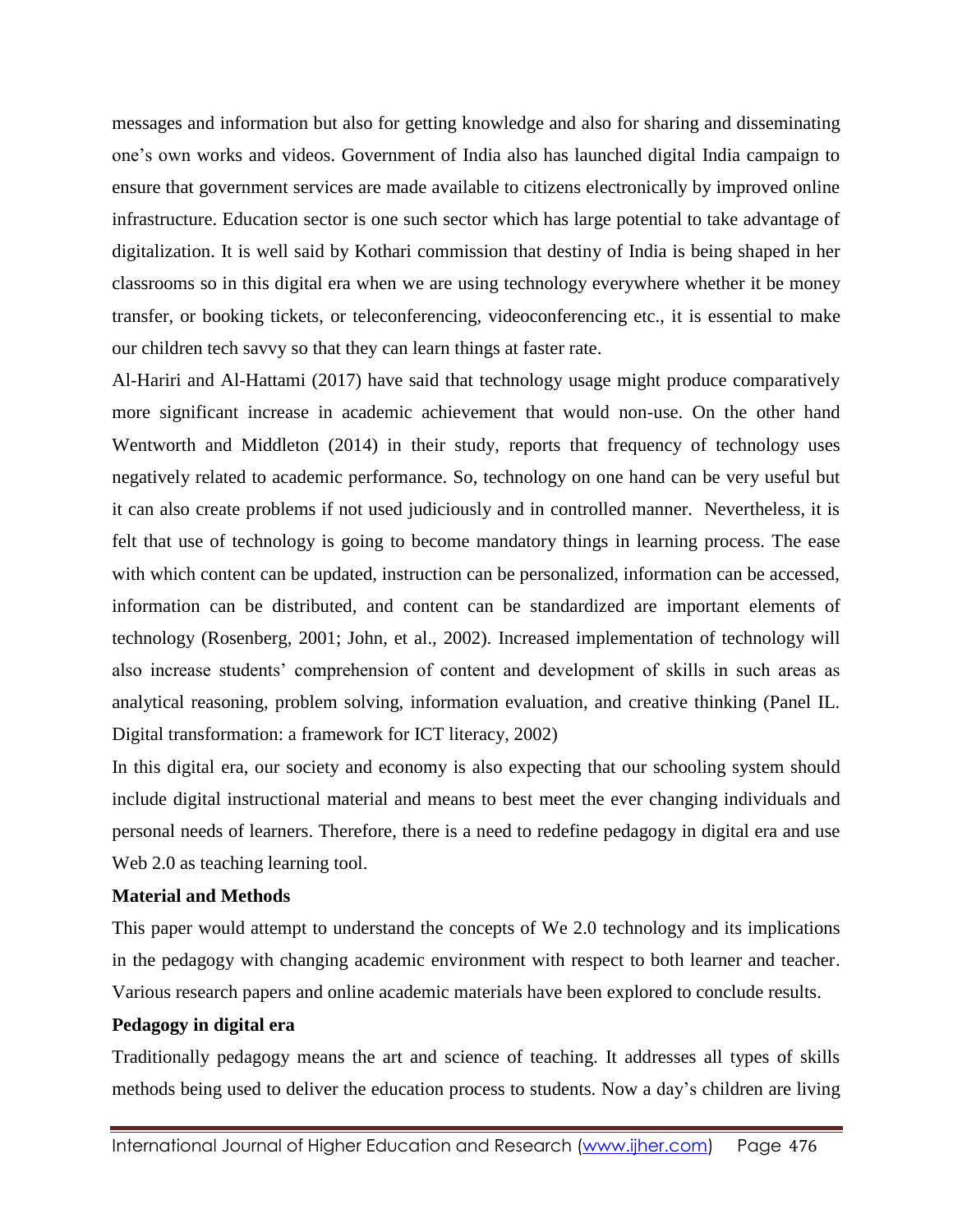in technotronic society where they can access loads of information with a click. So the pedagogy in digital era can be defined as the use of new constructive methods, technical practices and ICT based learning process according to the needs of digital age learners. This digital pedagogy observes teacher as learning partner, as a guide on side not and not on stage. It focuses on learning outcomes and demands creativity, innovation and higher order thinking skills to integrate class room teaching learning process. Digital Pedagogy seeks a shift in the role of teacher and student.

## **Shift in Teacher's Roles**

| From                            | T <sub>0</sub>                           |  |
|---------------------------------|------------------------------------------|--|
| <b>Transmitter of Knowledge</b> | Guide & Facilitator of Knowledge         |  |
| <b>Controller of Learning</b>   | <b>Creator of Learning Environment</b>   |  |
| Always Expert                   | Collaborator & Co-Learner                |  |
| Learning to use ICT             | Using ICT to Enhance Learning            |  |
| Didactive / Expository          | Interactive / Experiential / Exploratory |  |

# **Shift in Learner's Roles**

| <b>From</b>             | T <sub>0</sub>                      |
|-------------------------|-------------------------------------|
| Passive Learner         | <b>Active Learner</b>               |
| Reproducer of Knowledge | Producer / Constructor of Knowledge |
| Dependent Learner       | <b>Autonomous Learner</b>           |
| Solitary Learner        | Collaborative Learner               |
| Solely Learning Content | Learning to Learn/Think/Create &    |
|                         | Communicate                         |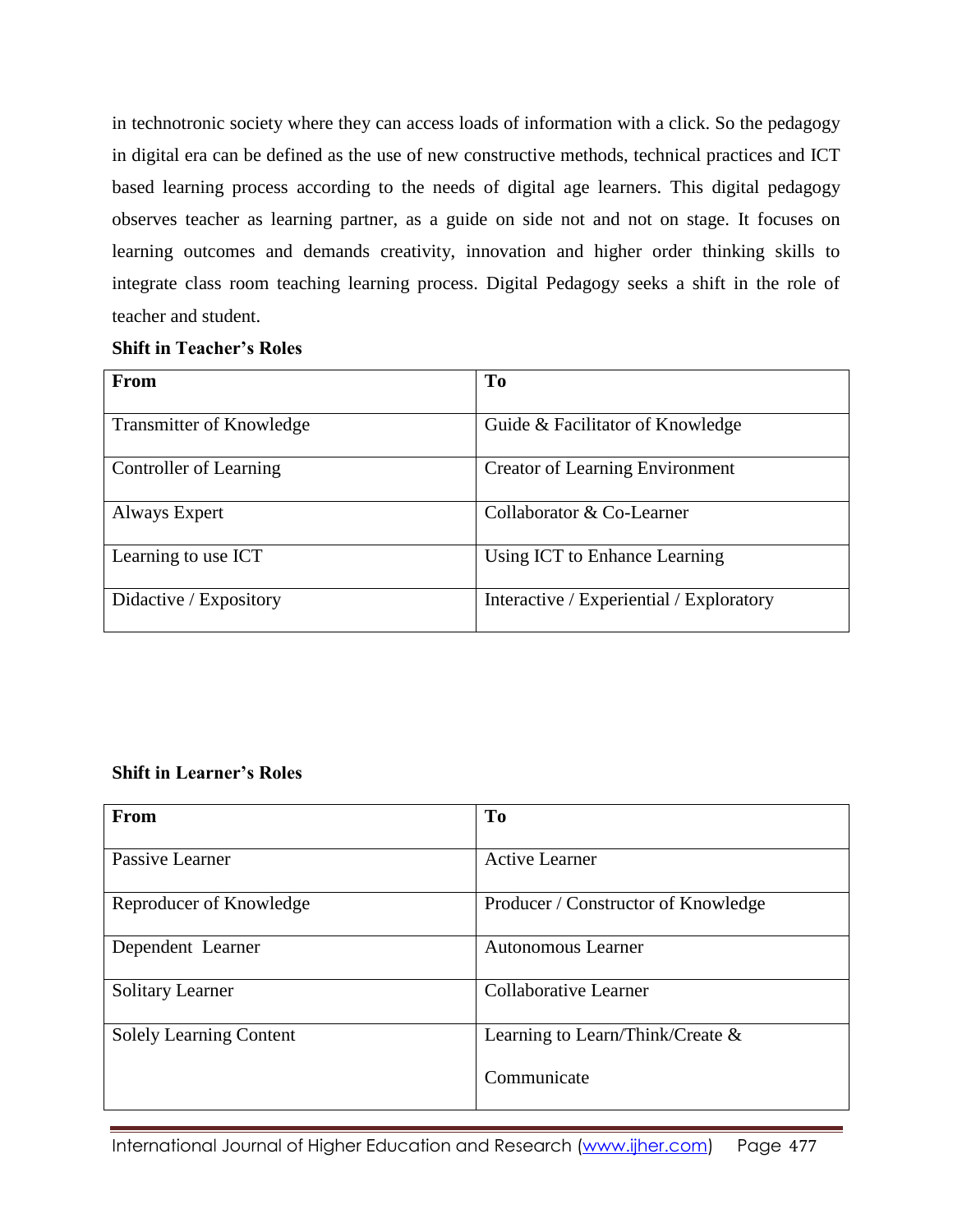Various authors have suggested that complimenting Web 2.0 technology with face-to–face delivery of lecture will yield better academic learning (Thomas & Thomas, 2012; Levy, 2009).Thus, Web 2.0 technologies have become major learning tools for the modern learners.

#### **Web 2.0 Technology: What is it?**

Web 2.0 is a term that describes the changing trends in the use of World Wide Web technology and Web design that aim to enhance creativity, secure information sharing, increase collaboration, and improve the functionality of the Web as we know it (Web 1.0). These have led to the development and evolution of Web-based communities and hosted services, such as socialnetworking sites (i.e. Facebook, MySpace), video sharing sites (i.e. YouTube), wikis, blogs, etc.

Web 2.0 Websites allow users to do more than just retrieve information. Now users can build on the interactive facilities of Web 1.0 to provide "network as platform" computing, allowing users to run software-applications entirely through a browser. Users are able to co-author the data on a Web 2.0 site and exercise control over it. These sites have an "architecture of participation" that encourages users to add value to the application as they use it. This stands in contrast to traditional Websites, which limit visitors to passive viewing and whose content only the site owners can modify. The key features of Web 2.0 include as explained in Wikipedia and other resources:

- Folksonomy: Folksonomy is a user-generated system of classifying and organizing online content into different categories by the use of metadata such as electronic "tagging" of websites, images, videos or links.
- Rich user experience: A dynamic content that is responsive to user input (e.g., a user can "click" on an image to enlarge it or find out more information)
- User participation: Information flows two ways between site owner and site users by means of evaluation, review, and online commenting. Site users also typically create user-generated content for others to see (e.g., Wikipedia, an online encyclopedia that anyone can write articles for or edit)
- Software as a service (SaaS): Web 2.0 sites developed APIs to allow automated usage, such as by an Web "app" (software application) or a mashup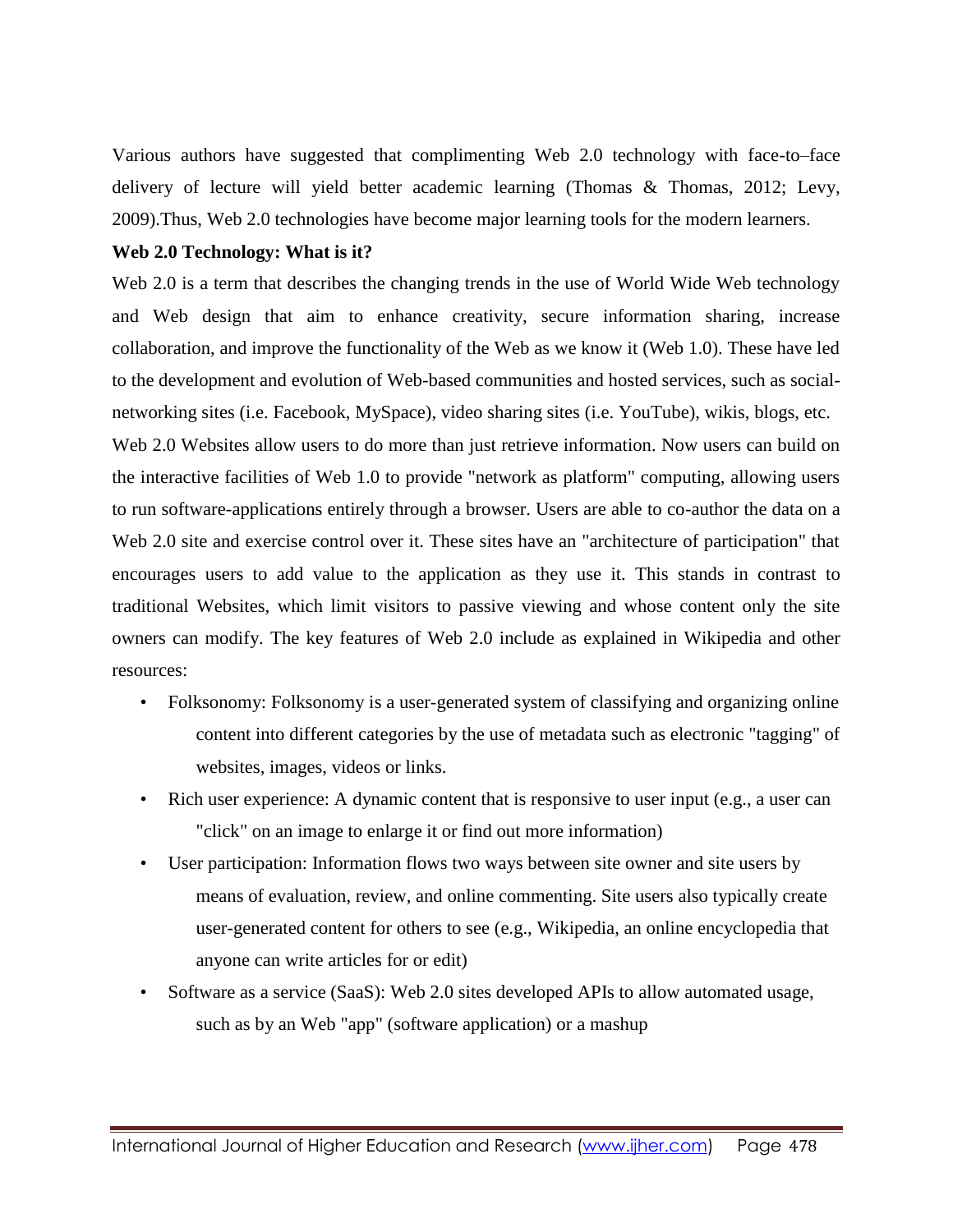• Mass participation: Near-universal web access leads to differentiation of concerns, from the traditional Internet user base (who tended to be hackers and computer hobbyists) to a wider variety of users

#### **Technology support – Major boost to Web 2.0**

There has been tremendous growth in internet capacity, internet usage and familiarity with internet in India over the past 5 years. There is a great growth in the production of mobile handsets and use of mobiles by the people. Following table shows the trend of growth on different factors. Table 1 presents the data regarding number of mobile phones in India during the year 2007 to 2014; and Table 2 depicts the number of internet subscriber in India for the period 1999 to 2014

| <b>Years</b> | <b>Wireless Phones</b> |  |
|--------------|------------------------|--|
|              | (GSM and CDMA)         |  |
| 2007         | 165.09                 |  |
| 2008         | 261.08                 |  |
| 2009         | 391.76                 |  |
| 2010         | 584.32                 |  |
| 2011         | 811.59                 |  |
| 2012         | 919.17                 |  |
| 2013         | 867.81                 |  |
| 2014         | 904.52                 |  |

Table 1: Number of Mobile Phones in India (In Million)

Source: Indiastat.com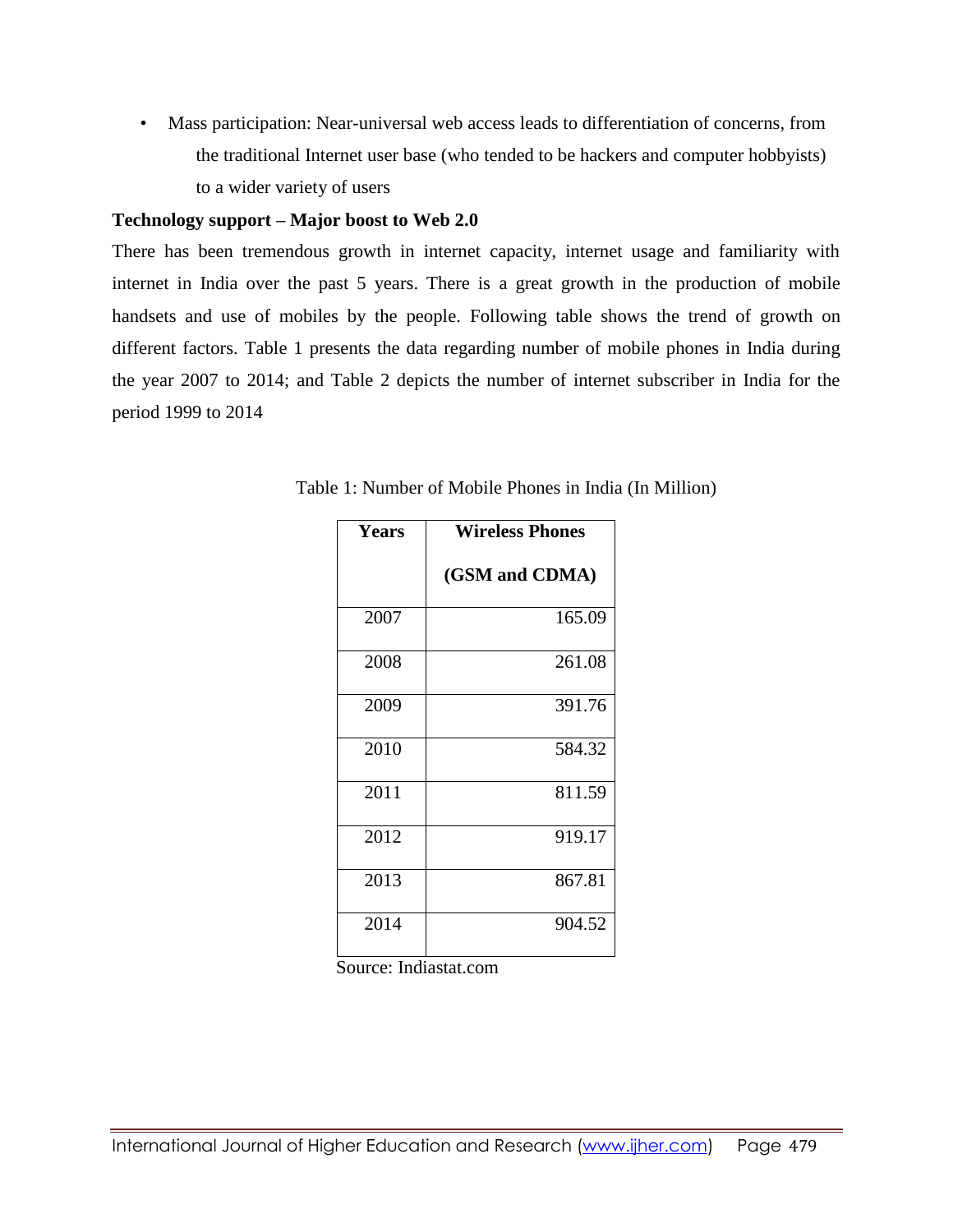| Years      | <b>Internet Subscribers</b> | %age Increase            |
|------------|-----------------------------|--------------------------|
| 13.03.1999 | 0.23                        |                          |
| 31.03.2000 | 0.94                        |                          |
| 31-03-2001 | 2.91                        |                          |
| 31.03.2002 | 3.24                        |                          |
| 31.03.2003 | 3.50                        | $\overline{\phantom{0}}$ |
| 31.03.2004 | 4.05                        |                          |
| 31.03.2005 | 5.30                        | $-$                      |
| 30.06.2005 | 5.56                        |                          |
| 30.06.2005 | 5.56                        |                          |
| 31.03.2007 | 92.71 (Lakh)                |                          |
| 31.03.2012 | 22.86                       |                          |
| 31.03.2013 | 164.81                      |                          |
| 31.03.2013 | 164.81                      |                          |
| 31.03.2014 | 251.59                      | 52.65                    |
|            |                             |                          |

Table 2: Number of Internet Subscribers in India (In Million)

Source: Indiastat.com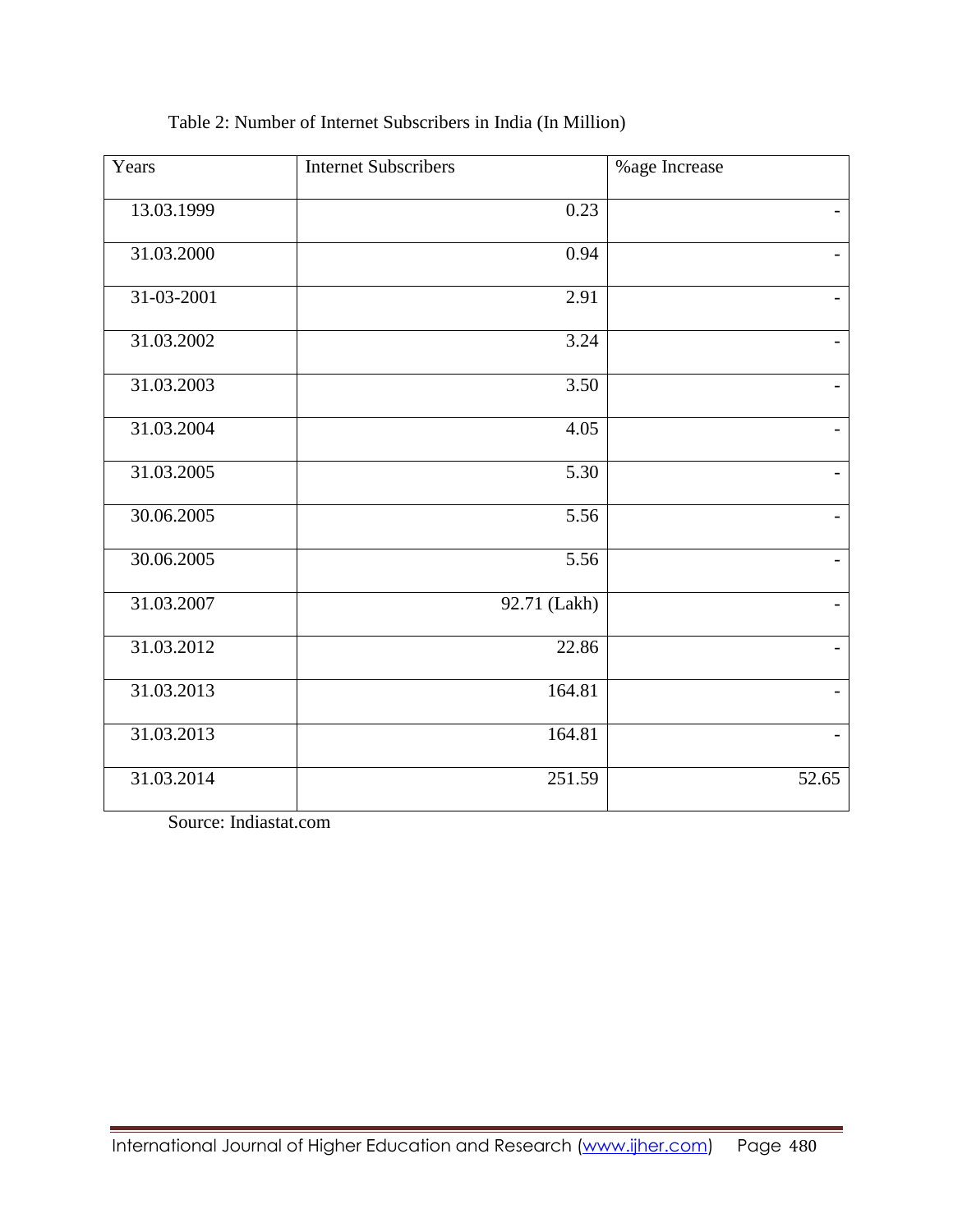

Figure 1: Internet Users in India – Urban – Rural

#### Source: IMRB I Cube Estimate

Figure 1 clearly describes that internet user base has grown from October 2015 to October 2016. Internet in India (2016) report expects internet user base to grow to reach in the range of 275 – 285 million by June 2017.

It is visible from Figure 2 that 77% of urban users and 92% of rural users consider mobile as the primary device for accessing the Internet. Mobile phones are the primary devices for accessing the Internet across demographics. In Urban India, the usage of Desktops/Laptops are expected to go down further with the most accessed purposes viz. Online Communication, Social Networking and Online Entertainment will be fulfilled using Mobile Phones. The Desktops / Laptops will be used mostly for Office and School work. In Rural India, penetration of desktop/laptops has been historically low; and the sector has leapfrogged these devices to move into mobile, which is the medium of introduction to the internet today (Internet in India, 2016)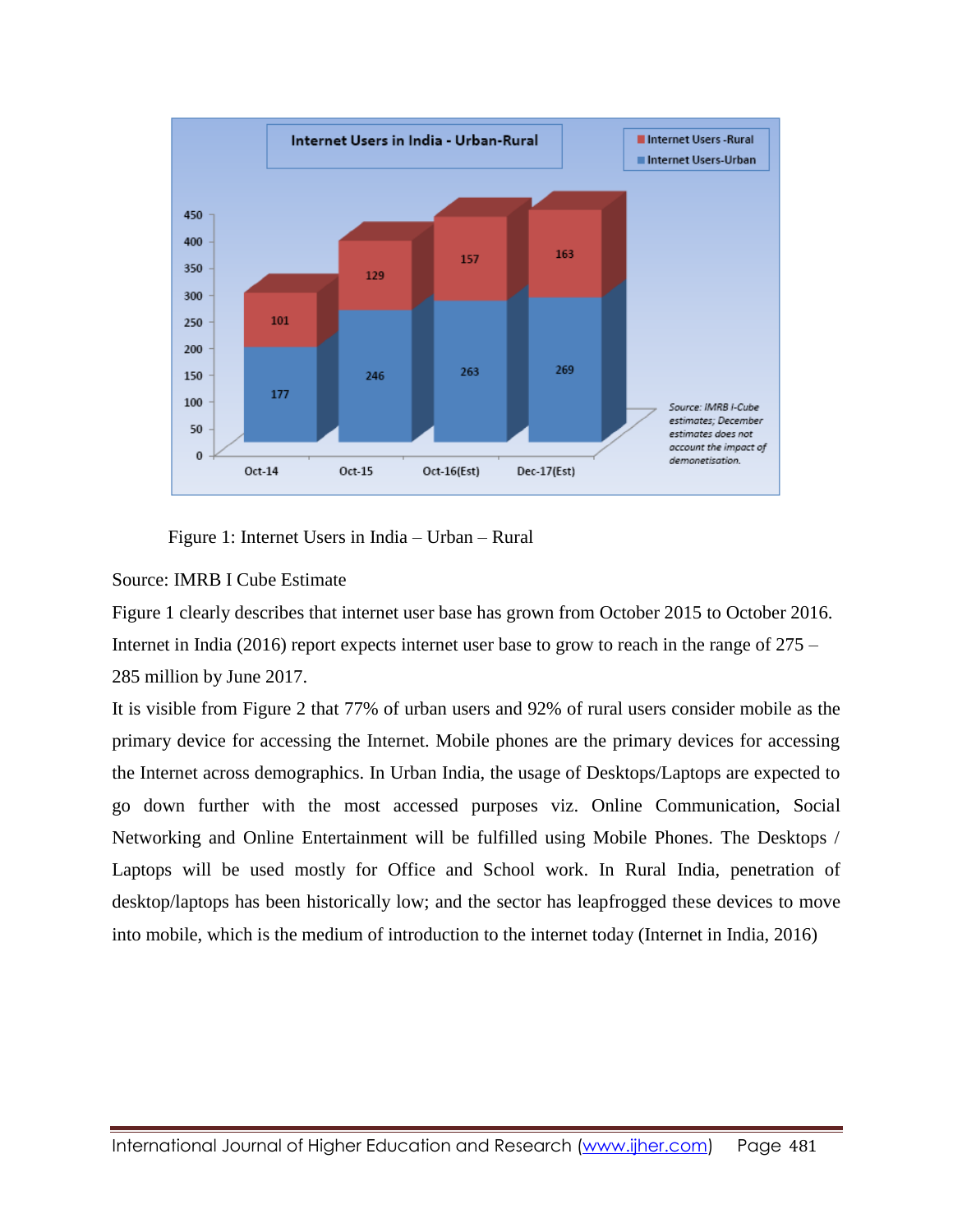

Figure 2: Device of Access: Urban & Rural India

Source: IMRB I Cube Estimate

## **Popular Web 2.0 tools:**

Some of the important Web 2.0 tools are (Thomson, n.d):

• Blogs – It is a kind of personal website where blogger can enter its different forms of content.

• Podcasts – A digital audio file made available on the Internet for downloading to a computer or mobile device.

• Social Networks – With such network, users can exchange ideas and share their views.

• Wikis - a website or database developed collaboratively by a community of users, allowing any user to add and edit content.

• ePortfolios – It is a collection of electronic evidence assembled and managed by a user, usually on the Web.

- Micro-Blogs a social media site to which a user makes short, frequent posts.
- Social Bookmarking Social bookmarking is a centralized online service which allows users to add, annotate, edit, and share bookmarks of web documents

## **Benefits of using web 2.0 technologies in teaching**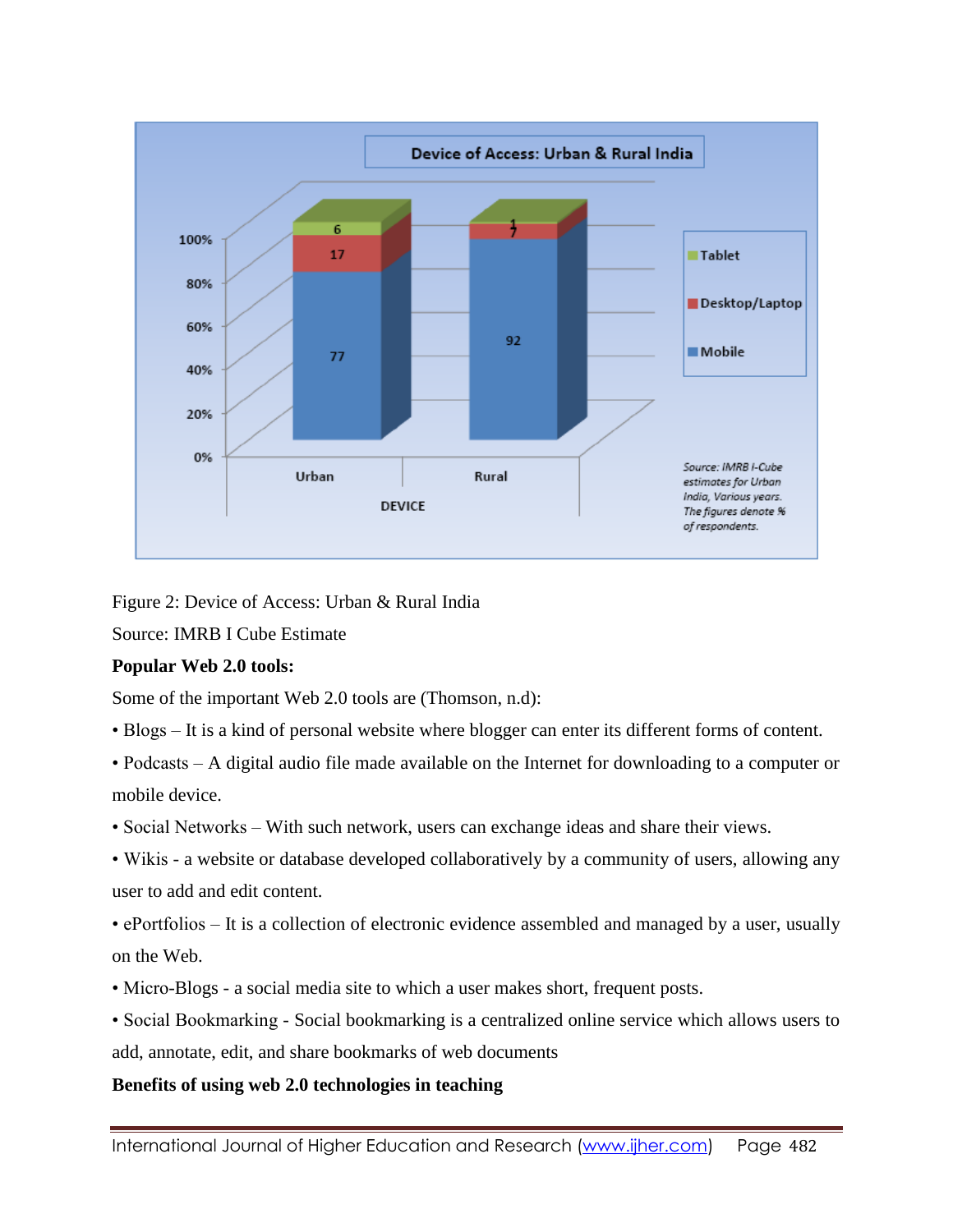An et. al. (2010) has highlighted many benefits of using web 2.0 technologies in teaching. Some of the major benefits are:

*Interaction, communication and collaboration:* Web 2.0 technologies in teaching helps in developing like-minded communities, increase interaction and communication among academic fraternity i.e. teachers, students and other experts. Collaboration and resource sharing in this manner also generate new thoughts and propositions.

*Knowledge creation:* Web 2.0 technologies provide students a platform where they can become knowledge creator. Students can create content themselves rather than just listening to lectures. They also get feedback instantly which further motivates them to improve upon their content by doing more research.

*Ease of use and flexibility***:** Web 2.0 has been the advancement of technologies which has made the use of these technologies easier. This technology is flexible also.

*Writing and technology skills:* Web 2.0 technologies also help in developing writing and technical skills among students. This also helps teachers to understand its pupil in better manner.

The pedagogical benefits of Web 2.0 have been well documented in the literature also. Richardson (2009) says that Web 2.0 has the potential to create more interactive and powerful learning environments in which learners become knowledge creators, producers, editors, and evaluators. Web 2.0 technologies has the ability to "support active and social learning, provide opportunities and venues for student publication, provide opportunities to provide effective and efficient feedback to learners, and provide opportunities to scaffold learning in the student's Zone of Proximal Development" (Hartshorne & Ajjan, 2009). Huang, Yoo, and Choi's (2008) study, for example, found that correlation exists between learning style and learners' preferences and attitudes towards using Web 2.0 technologies. Lambert and Kidd's (2008) explored the potential impact of the design of Web 2.0 environments on cognitive load. While such studies are collectively useful in providing a broader view of issues surrounding instructional uses of Web 2.0 technologies, they are limited in scope, as they address such issues within the context of one or two courses.

#### **Web 2.0 as a teaching tool**

Web 2.0 websites typically can be helpful in teaching learning process as it includes some of the following features/techniques (Stem, 2018):

**Search**: the ease of finding information through keyword searching.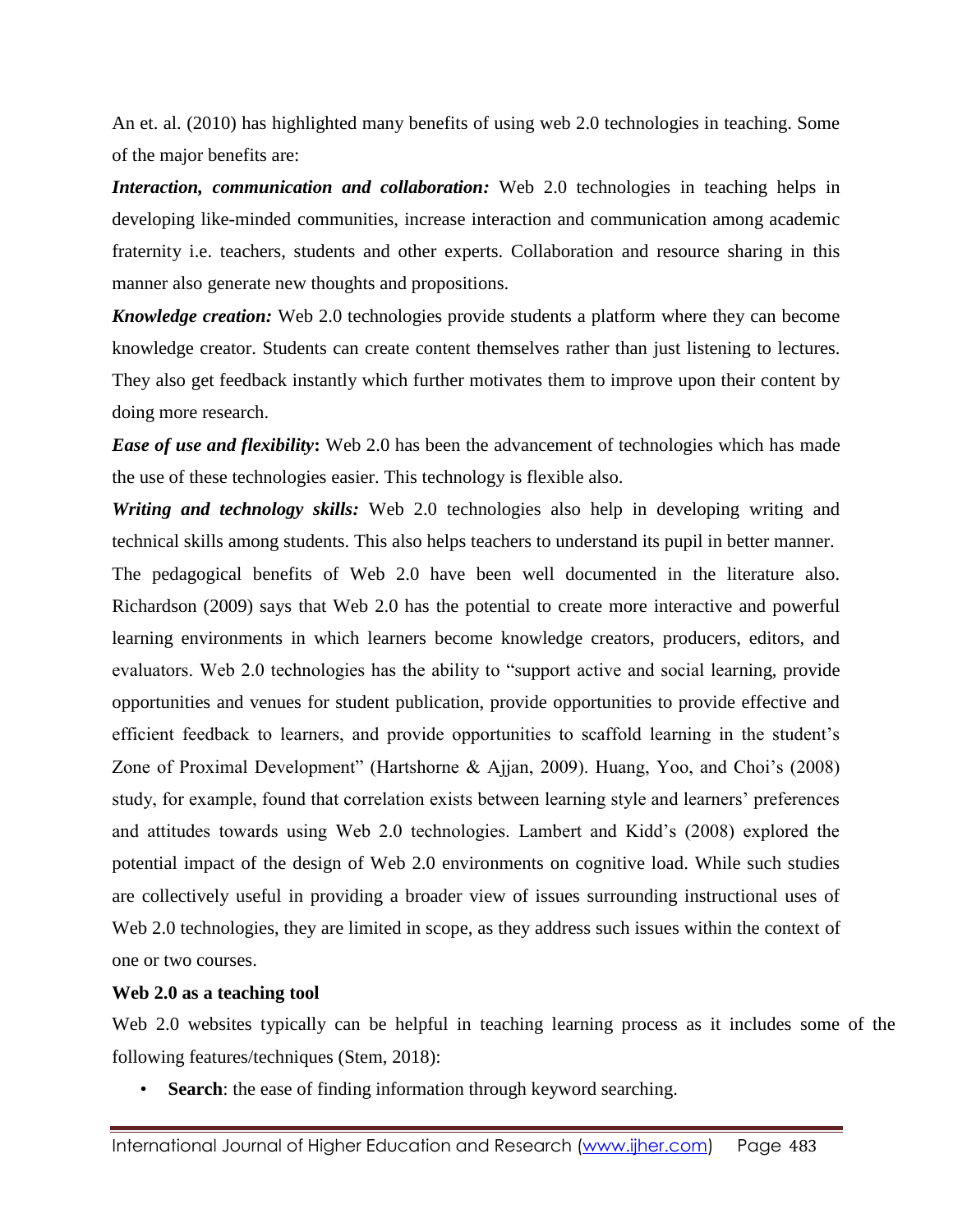- **Links**: guides to important pieces of information. The best pages are the most frequently linked to.
- **Authoring**: the ability to create constantly updating content that is co-created by users. In wikis, the content is *iterative* in the sense that the people undo and redo each other's work. In blogs, it is *cumulative* in that posts and comments of individuals are accumulated over time.
- **Tags**: categorization of content by creating tags that are simple, one-word descriptions to facilitate searching and avoid having to fit into rigid, pre-made categories.
- **Extensions**: automation of pattern matching for customization by using algorithms (i.e. Amazon.com recommendations).
- **Signals**: the use of RSS (Real Simple Syndication) technology to create a subscription model which notifies users of any content changes.

## **Barriers to using Web 2.0 technologies in teaching**

In spite of utility of Web 2.0 tools, An & Williams (2010) has identified some barriers to use Web 2.0 technologies in teaching:

*Uneasiness with openness*: Web 2.0 technologies are relatively open for anyone to access and see. This characteristic makes many people bit hesitant to use this platform.

*Technical problems*: Continuously advancement and updates in technology make the users of technologies to remain up to date and also requirements of upgradation in system are felt.

*Time*: Time is another barrier as to use this technology one has to invest ones time to learn the processes.

## **Conclusion**

Web 2.0 has the potential to provide a more interactive and customized learning environment. This technology gives wings to students thought. Students can express their views and may also get instant reviews of their works. This enhances the learning among participants as they get instant feedback which is generally impartial. Similarly, teachers have a platform ready in front of them which they can use for faster communication and better interactions with students. But, one should also understand that these techniques are just like helping platform. Web 2.0 in itself is not capable of providing any knowledge. It is just a facilitating instruments and its effectiveness lies on the capabilities of the users. Thus, to use these technologies effectively is a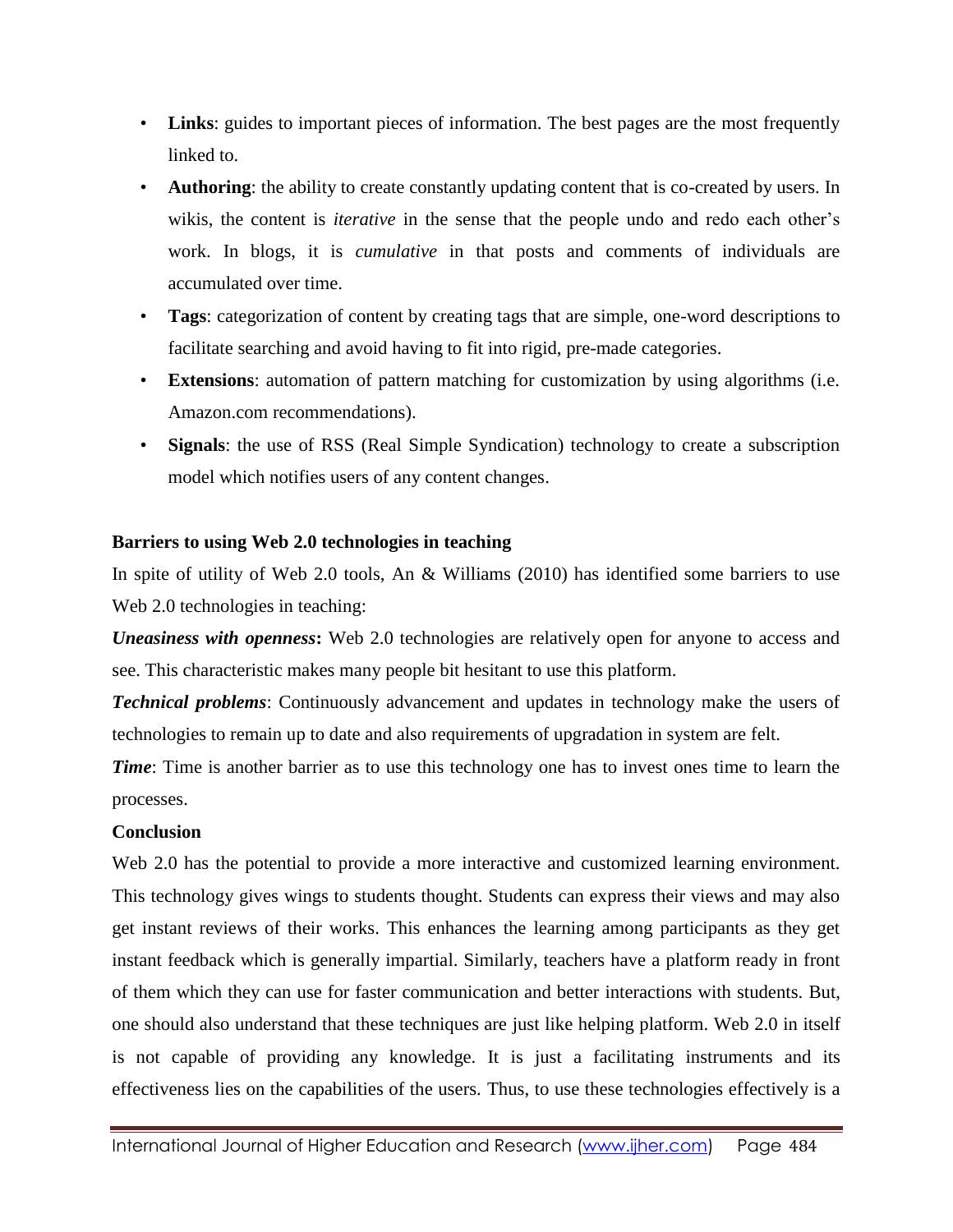major challenge. One may also complaint about the authenticity of the content which may exist on this platform. Openness and privacy is another major concern. Many students and teacher may not find this platform attractive because of open nature of the technology. Here anyone or everyone can have access to others content. Nevertheless, use of such technology should be encouraged as it has a great potential to increase learning and writing skills among students and teachers.

#### **References**

- Al-Hariri, M. T., & Al-Hattami, A. A. (2017). Impact of students use of technology on their learning achievements in physiology courses at the University of Dammam. Journal of Taibah University Medical Sciences, 12(1), 82-85. doi:10.1016/j.jtumed.2016.07.004
- An, Y. J., & Williams, K. (2010). Teaching with Web 2.0 technologies: Benefits, barriers, and lessons learned. International Journal of Instructional Technology and Distance Learning, 7(3), 41-48.
- Corporate, Government, Healthcare, and Higher Education 2008(pp. 2752-2759). Chesapeake, VA: AACE. Retrieved from http://www.editlib.org/p/30056.
- Hartshorne, R., & Ajjan, H. (2009). Examining student decisions to adopt Web 2.0technologies: theory and empirical tests. *Journal of Computing in HigherEducation, 21*(2).
- Huang, W., Yoo, S. & Choi, J. (2008). Correlating college students' learning styles and how they use Web 2.0applications for learning. In G. Richards (Ed.), *Proceedings of World Conference on E-Learning in*
- Internet in India 2016 (pp. 1-14, Rep.). (n.d.). Bangalore: An IAMAI & KANTAR IMRB Report. Retrieved January 7, 2018 from http://bestmediainfo.com/wpcontent/uploads/2017/03/Internet-in-India-2016.pdf

John, C., et al (2002). How does technology influence student learning? Learn Lead Technology 29(8): 46-49.

Levy, M. (2009). WEB 2.0 implications on knowledge management. Journal of Knowledge Management, 13(1), 120-134. doi:10.1108/13673270910931215

Panel IL. Digital transformation: a framework for ICT literacy (2002), Educational Testing Service

Richardson, W. (2009). Blogs,wikis, podcasts, and other powerful web tools for classrooms(2nd ed). Thousand Oaks, CA: Corwin Press.